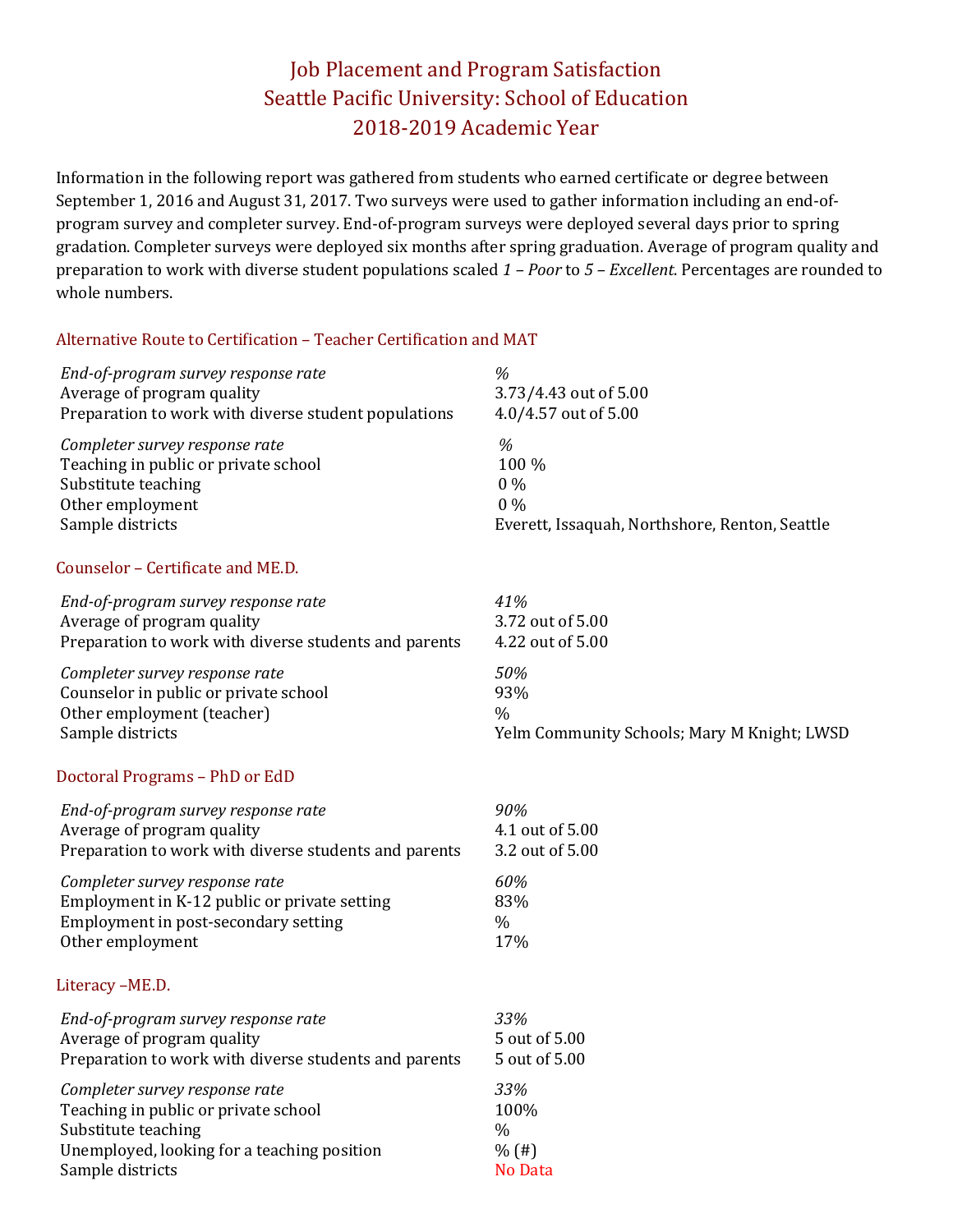### Master of Arts in Teaching – Teacher Certification and MAT

| End-of-program survey response rate                  | %                                                |
|------------------------------------------------------|--------------------------------------------------|
| Average of program quality                           | 4.19 out of 5.00                                 |
| Preparation to work with diverse student populations | 4.47 out of 5.00                                 |
| Completer survey response rate                       | 50 %                                             |
| Teaching in public or private school                 | 66.67 %                                          |
| Substitute teaching                                  | 8%                                               |
| Other employment                                     | $25\%$                                           |
| Sample districts                                     | Bellevue, Clover Park, Edmonds, Issaquah, Tahoma |

### Master in Teaching Math and Science – Teacher Certification and MTMS

| End-of-program survey response rate<br>Average of program quality<br>Preparation to work with diverse student populations | 62%<br>4.17 (in person) 4.00 (online) out of 5.00<br>out of 5.00 |
|---------------------------------------------------------------------------------------------------------------------------|------------------------------------------------------------------|
| Completer survey response rate                                                                                            | %                                                                |
| Teaching in public or private school                                                                                      | 100 %                                                            |
| Substitute teaching                                                                                                       | $0\%$                                                            |
| Other employment                                                                                                          | $0\%$                                                            |
| Sample districts                                                                                                          | Issaquah, Lake Washington, Monroe, Renton, Seattle               |

#### Principal or Program Administrator– Certificate and ME.D.

| End-of-program survey response rate<br>Preparation as a result of coursework<br>Preparation as a result of internship experiences                         | 77%<br>4.42 out of 5.00<br>4.54 out of 5.00                                                                                                               |
|-----------------------------------------------------------------------------------------------------------------------------------------------------------|-----------------------------------------------------------------------------------------------------------------------------------------------------------|
| Completer survey response rate<br>Administrator in public or private school<br>Teacher<br>TOSA, school psychologist<br>Sample districts                   | 30%<br>73%<br>27%<br>$\frac{0}{0}$<br>Rainier, Everett, Oak Harbor, Highline, Lynden,<br>Issaquah, Mukilteo, Lake Washington and two<br>parochial schools |
| School Executive Leadership - Certificate                                                                                                                 |                                                                                                                                                           |
| End-of-program survey response rate No Data Collected<br>Courses and course sequence<br>Field Experience/Internship                                       | %<br>out of 5.00<br>out of 5.00                                                                                                                           |
| Completer survey response rate (includes 2017-2019)<br>Central office administrator in public school<br>Principal<br>Other employment<br>Sample districts | 13%<br>100%<br>$\%$<br>$\frac{0}{0}$<br>Low n; all responders reported being employed in WA<br>public school districts                                    |

# Teacher Leadership – ME.D.

| End-of-program survey response rate<br>.50%       |                  |
|---------------------------------------------------|------------------|
| Average of program quality                        | 4.83 out of 5.00 |
| Facilitate understanding of culture and diversity | 4.33 out of 5.00 |
| Completer survey response rate<br>30%             |                  |
| Teaching in public or private school<br>67%       |                  |
| Substitute teaching<br>$\%$                       |                  |
| Other employment<br>$\%$                          |                  |